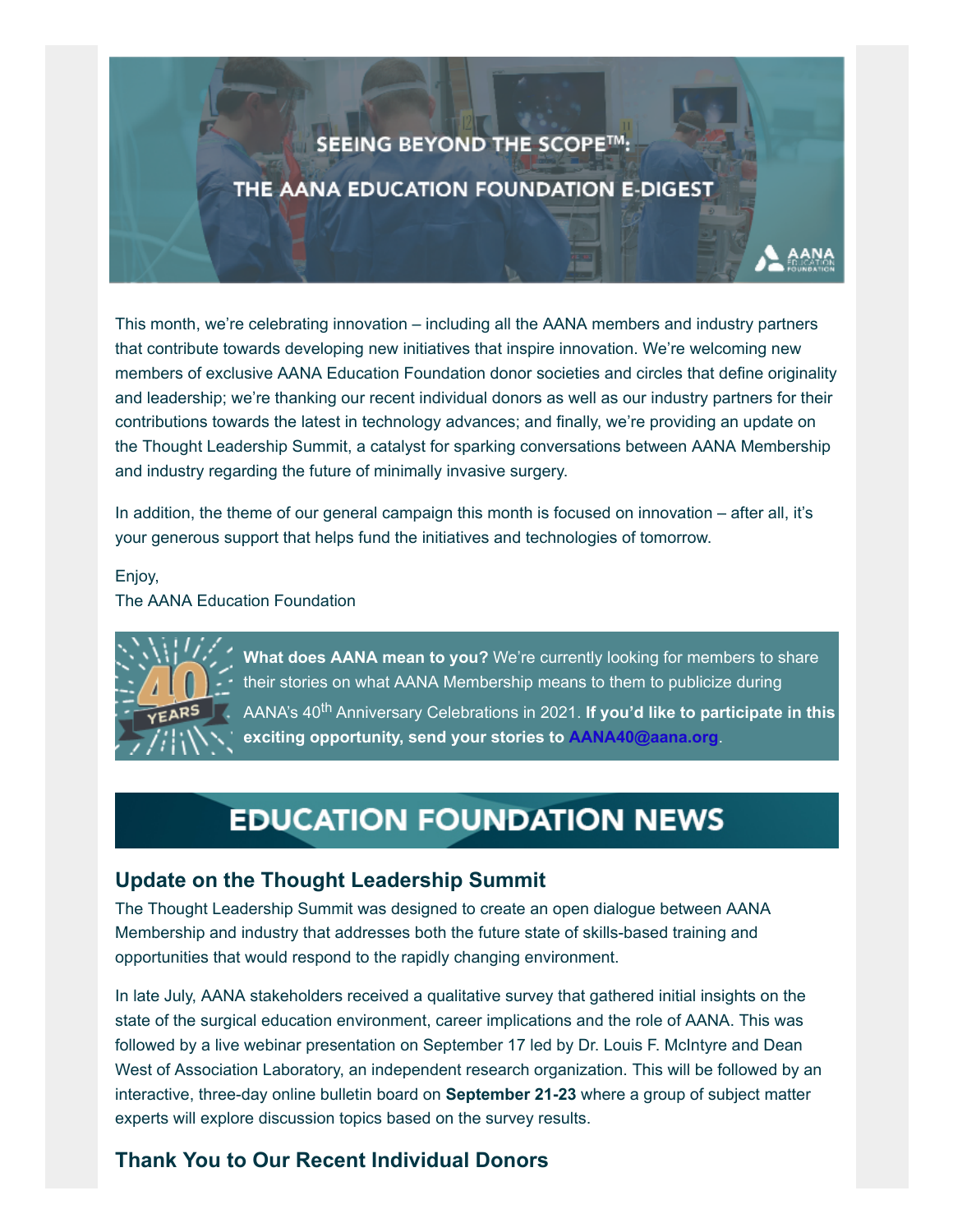We would like to thank the following recent donors for their generous contributions and support:

- John P. Duggan, M.D. (New Donor)
- Larry D. Field, M.D.
- Juan Jose Lazarte Pelaez, M.D. (New Donor)
- Richard K.N. Ryu, M.D.
- Harris S. Slone M.D. (New Donor)
- Kenneth R. Zaslav, M.D.

#### **Welcome New Richard B. Caspari Society Member!**

Congratulations to our newest Richard B. Caspari Society member, Larry D. Field, M.D. Raised in Natchez, Mississippi, Dr. Field obtained his Doctor of Medicine degree from the University of Mississippi School of Medicine, where he also finished a five-year orthopaedic residency program. Following his residency, Dr. Field completed a sports medicine and shoulder surgery fellowship at the Hospital for Special Surgery in New York City, New York where he worked as assistant team physician for the New York Mets professional baseball team. Dr. Field served as AANA President from 2019-2020, where he spearheaded the successful "AANA5000" membership initiative.

The Richard B. Caspari Society was created to recognize those individuals who have, through their generous contributions to the AANA Education Foundation, advanced the vision of one of the original pioneers in arthroscopic techniques for the shoulder: former AANA President, Richard B. Caspari, M.D. To qualify for the society, individuals must have contributed a lifetime amount of either \$50,000 in cash or a combination of \$200,000 in cash and legacy gifts to the AANA Education Foundation.

*I am truly honored to have had the opportunity and privilege to have recently joined the Richard B. Caspari Society. I had the chance to meet with and learn from Dr. Caspari early in my career and always greatly respected his leadership in the field of arthroscopic related surgery as well as his commitment to teaching and to surgical innovation. I'm proud to support AANA's mission as a member of the Caspari Society*. **– Larry D. Field, M.D.**

#### **Future Leaders Circle**

The Future Leaders Circle was created to connect individuals with the next generation of AANA leaders. To join, individuals must pledge \$5,000 (\$1,000 a year over five years). Benefits of joining this exclusive circle of leaders include event invitations to the President's Dinner and Reception and the AANA Education Foundation Donor Reception at the AANA Annual Meeting, networking opportunities with AANA leaders and more.

Due to the cancellation of the 2020 AANA Annual Meeting, our Future Leaders Circle members will be recognized during a special pinning ceremony at the 2021 AANA Annual Meeting and 40th Anniversary Celebrations in Chicago, Illinois. **[Learn more about this exclusive donor circle and](https://urldefense.proofpoint.com/v2/url?u=http-3A__aana.informz.net_z_cjUucD9taT0zMDQ3NTA3JnA9MSZ1PTM4MjI2MDQ1NiZsaT0yNTEyMzMyOQ_index.html&d=DwMCaQ&c=euGZstcaTDllvimEN8b7jXrwqOf-v5A_CdpgnVfiiMM&r=E-5-bqQyATtUU2EVLAWDFA&m=np82C8nuH93fPhcEd8qa0mE17BmltcVyALqRG-xHgVA&s=5GLmxkDYfnZr_q2uWkJwI5KkW6GQ3CqD_R9MAVBcmnY&e=) other donor levels.**

Special congratulations to our new Future Leaders Circle members:

- Andrew Thomas Assenmacher, M.D.
- Juliet M. DeCampos, M.D.
- Aman Dhawan, M.D.
- J. Martin Leland III, M.D.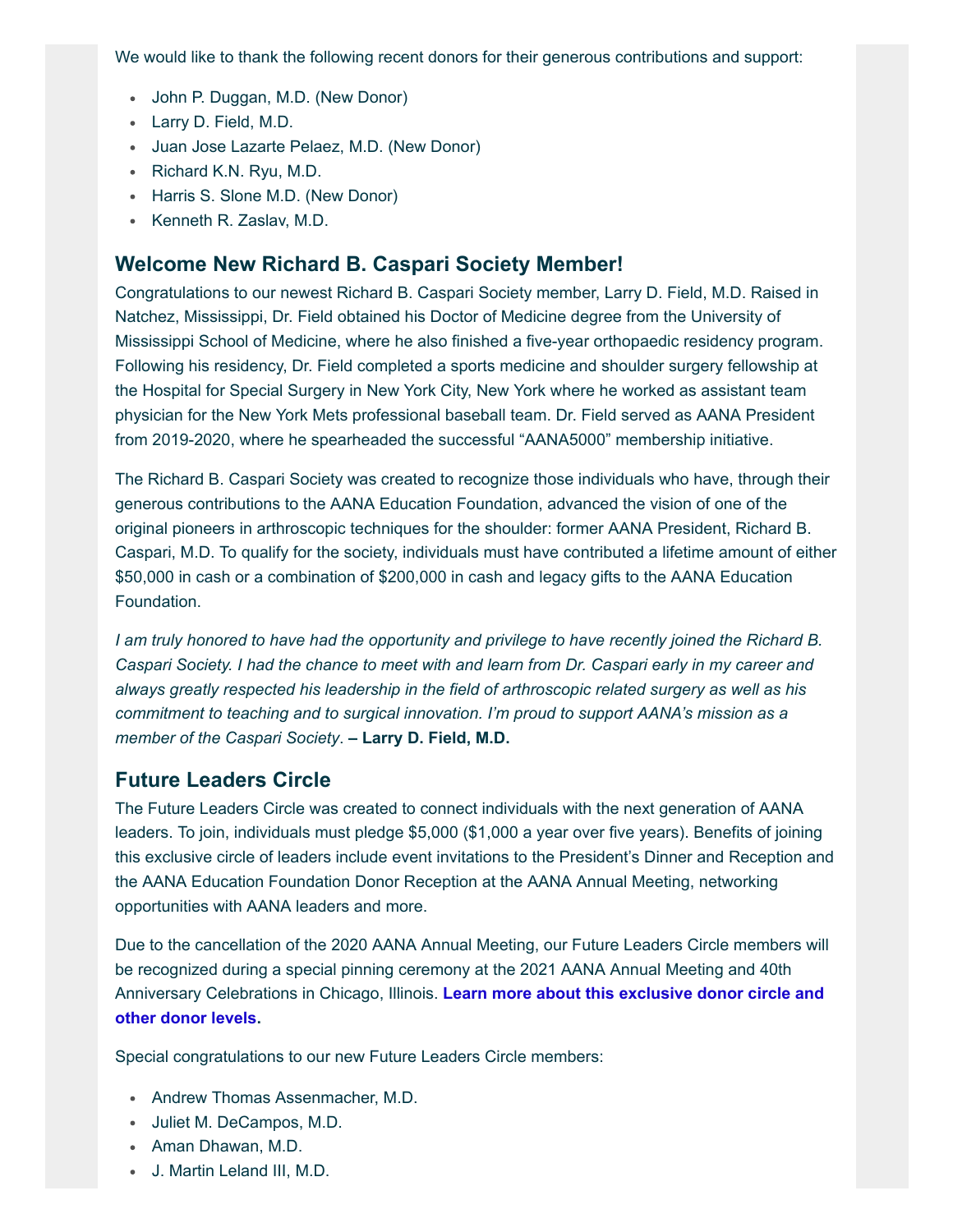- Catherine A. Logan, M.D., M.B.A.
- Marina Rodriguez, M.D.
- Matthew J. Salzler, M.D.
- Carlos Suarez-Ahedo, M.D.

*AANA is the warmest, most congenial group that I have ever been involved with. Not only are many AANA members some of the best Orthopaedic Sports Surgeons and arthroscopists in the entire world, but they are also incredibly compassionate people. The relationships that I have built through AANA are some of my most cherished. Getting involved in the Future Leaders Circle is a doorway to a lifetime of learning and friendships.* **– J. Martin Leland III, M.D.**

*Since my first AANA meeting, I recognized that we were a society of "doers," not just talkers; it was a comfortable fit for me. The leaders were so passionate about new ideas and equipment in arthroscopy but also so approachable. Leadership reached out to me to participate at AANA courses and on committees – I see encouragement and support of women from the staff and members. Involvement with the Future Leaders Circle is important to me and to the success of AANA.* **– Juliet M. DeCampos, M.D.**

*AANA represents to me a vibrant, growing organization with a strong commitment to education and mentorship. The Future Leaders Circle is an opportunity for me to give to this organization that gives all of us so much; help contribute to the wealth of resident and fellow scholarships, the AANA Traveling Fellowship program as well as innovative courses. I am excited about the future of AANA and feel this is a small token of appreciation that helps contribute to the pillars of education, mentorship and camaraderie that AANA is built upon.* **– Aman Dhawan, M.D.**

*Being an AANA and Future Leaders Circle member is a unique opportunity for arthroscopy surgeons. It is an invaluable support system, where not only can we learn from an unparalleled network of mentors, but also share knowledge with more than 5,000 world-class, passionate, committed game-changers that have one common goal: to improve patients´ lives. – Carlos Suarez-Ahedo, M.D.*

*Joining the Future Leaders Circle was a way for me to give back to AANA for all of the outstanding education, mentorship, experience and support I have received over the years.* **– Matthew J. Salzler, M.D.**

## **WHAT'S NEW WITH INDUSTRY**

#### **Thank You, Industry Partners!**

Special thanks to **Arthrex, JRF Ortho, KIBO** and **Verice**l for sponsoring AANA's new **Webinar Wednesdays** [series. This monthly webinar series will launch September 30.](https://www.aana.org/aanaimis/Members/webinar/Webinar-Wednesday.aspx)

The exciting new webinar series will tap into the renewed interest in online educational offerings, available for **FREE** to AANA members. With three to four short talks in an interactive, case-based format, the hosts and panelists will engage in timely and trending topics such as meniscal preservation, irreparable rotator cuff tear, hip preservation in the athlete and the throwing shoulder/elbow. The series will also provide an opportunity to engage with experts in arthroscopy, offering something for everyone.